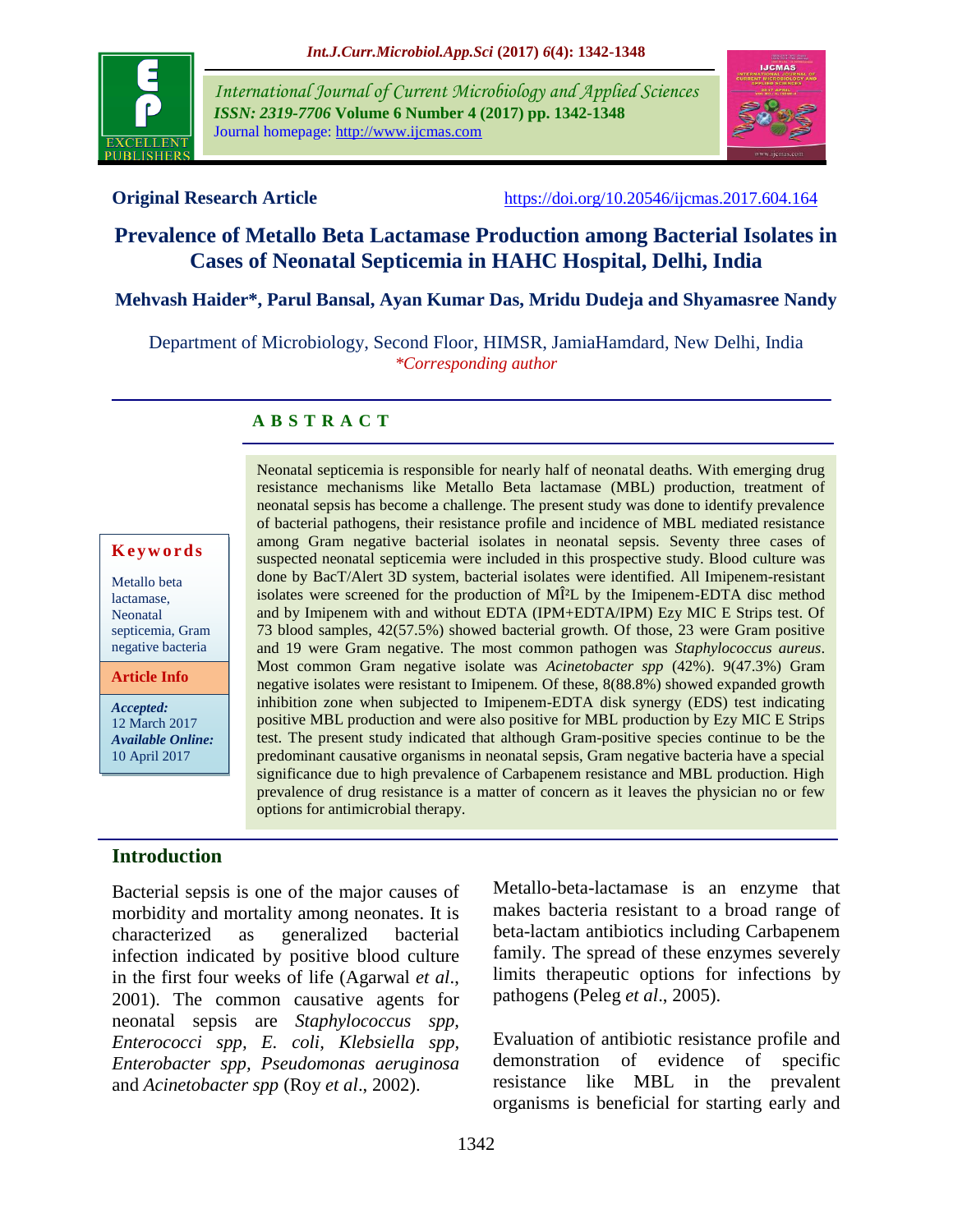appropriate treatment in conditions like neonatal sepsis. The aim of this study was to investigate predisposing factors associated with cases of neonatal septicemia. To identify common organisms and their antibiotic resistant pattern causing septicemia in neonates and to estimate prevalence of carbapenem resistance. Also to establish metallo β–lactamases production by carbapenem resistance isolates.

#### **Materials and Methods**

#### **Study design**

This prospective study was conducted between  $1^{st}$  June to  $31^{st}$  July 2014 at Department of Microbiology, Hakeem Abdul Hamdard Centenary (HAHC) Hospital, Jamia Hamdard, New Delhi.

#### **Subjects**

All clinically suspected cases of neonatal septicemia admitted to HAHC Hospital from 1st June 2014 to 31st July 2014 were included in this study. All information related to birth including weight, sex and any risk factors were collected and tabulated. A duly filled and signed consent form was obtained from the parents of every neonate involved in this study. Ethical clearance was obtained from Institute Ethics Committee, Jamia Hamdard University.

#### **Exclusion criteria**

Neonates with any other obvious foci of infection (like culture positive UTI, boils, any other skin infection) were excluded from the study.

#### **Sample collection and procedure**

2 ml of blood was collected from each patient using proper aseptic precautions and inoculated immediately into BacT/Alert culture bottles and incubated for 5 days. Growth on solid medium after subculture was identified on the basis of staining and standard biochemical tests. Antimicrobial susceptibility testing was performed by Kirby Bauer disc diffusion method (Bauer *et al*., 1966) according to CLSI guidelines (Clinical and Laboratory Standards Institute, 2012).

All isolates that showed imipenem resistance were further subjected to species confirmation and MIC detection by VITEK-2 system (Funke *et al*., 1998). All imipenem-resistant isolates were screened for the production of MβL by the imipenem-EDTA disc method (7) and by Ezy MIC E Strips test.

#### **Statistical tests**

Chi square test was used to detect statistically significant correlation among variables. Significance defined as  $P \le 0.05$ .

#### **Results and Discussion**

Out of the 73 blood samples, 42(57.5%) showed bacterial growth. Out of the 42 culture positive cases, 23 isolates were gram positive and 19 were gram negative (Table 1). In the present study; prematurity (78%), respiratory distress (88%) and obstetric factors (Home delivery, Meconium stained amniotic fluid) were present as risk factors (76-85%) (Table 2).

The most common pathogen was *Staphylococcus aureus*. Most common Gram negative organism isolated was *Acinetobacter spp* (42%). 9(47.3%) Gram negative isolates were found to be resistant to Imipenem. Of these Imipenem resistant isolates, 8(88.8%) showed expanded growth inhibition zone when subjected to Imipenem-EDTA disk synergy (EDS) test (Figure1) indicating positive MBL production and were also positive for MBL production by Ezy MIC E Strips test (Table 3 and Figure 2).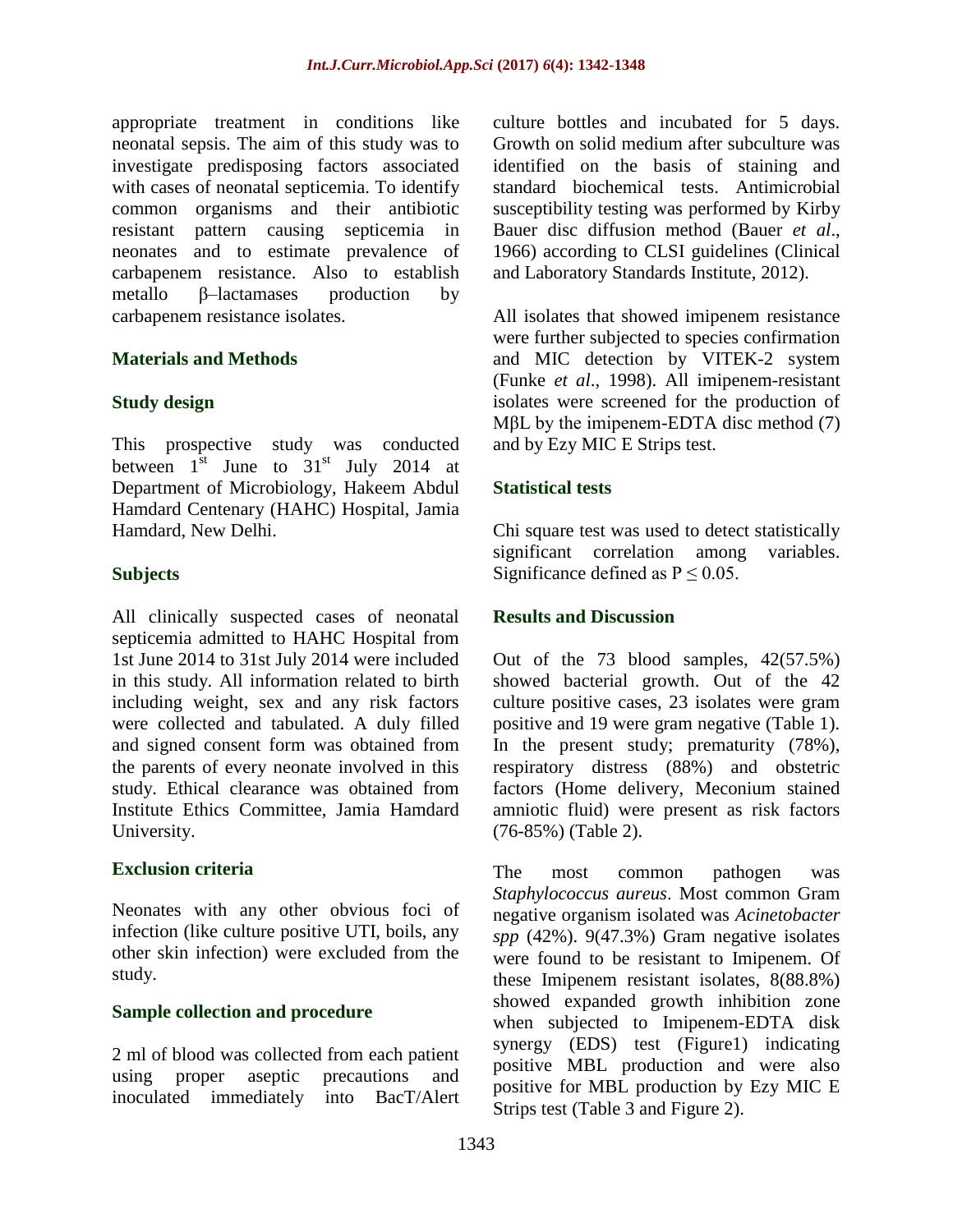Neonatal sepsis is a clinical syndrome characterized by signs and symptoms of infection with or without accompanying bacteraemia in the first month of life (Sankar *et al*., 2008). Administration of empirical antibiotics and causes other than bacteria can also result in poor recovery of the bacterial pathogens in culture. In a study done in neonatal intensive care units of Georgia, 63% of the clinically suspected cases were blood culture positive. In the present study the blood culture positivity rate was 57.5%. However, in other studies from India, the culture positivity rate was 13–22% (Iregbu *et al*., 2006; Kaistha *et al*., 2009).

| S.No. | Organism isolated                 | N              | Percentage |
|-------|-----------------------------------|----------------|------------|
|       | <i>S</i> aureus                   | 17             | 40.47%     |
| 2     | Coagulase negative Staphylococcus | 5              | 13.15%     |
| 3     | <i>Enterococcus</i>               |                | 2.63%      |
| 4     | Acinetobacter                     | 8              | 19.04%     |
| 5     | Pseudomonas                       | 6              | 14.28%     |
| 6     | E coli                            | 3              | 5.26%      |
|       | KlebsiellaSpp                     | $\overline{2}$ | 4.76%      |
| Total |                                   | 42             |            |

#### **Table.1** Organisms isolated from positive blood cultures

#### **Table.2** Predisposing factors and Comorbidity among culture positive neonates and among MBL producers

| SNo                      | <b>Predisposing Factor</b>            | Culture positive $(n=42)$ | MBL positive isolates $(n=8)$ |  |  |  |  |  |
|--------------------------|---------------------------------------|---------------------------|-------------------------------|--|--|--|--|--|
| <b>Obstetric Factors</b> |                                       |                           |                               |  |  |  |  |  |
| 1.                       | Preterm Labour                        | 0                         | $\Omega$                      |  |  |  |  |  |
| 2.                       | Fever                                 | 0                         | 0                             |  |  |  |  |  |
| 3.                       | Home delivary                         | $32(76.1\%)$              | 8(100%)                       |  |  |  |  |  |
| 4.                       | Institutional delivary                | $10(23.8\%)$              |                               |  |  |  |  |  |
| 5.                       | Ceasarian section                     | 23(54.7%)                 | 8(100%)                       |  |  |  |  |  |
| 6.                       | stained<br>Muconium<br>amniotic fluid | 36 (85.7%)                | 6(75%)                        |  |  |  |  |  |
| <b>Neonatal Factors</b>  |                                       |                           |                               |  |  |  |  |  |
| 1.                       | Prematurity                           | 33(78.5%)                 | 8(100%)                       |  |  |  |  |  |
| 2.                       | <b>RDS</b>                            | $6(14.2\%)$               | 2(25%)                        |  |  |  |  |  |
| 3.                       | <b>MAS</b>                            | 12(28.5%)                 |                               |  |  |  |  |  |
| 4.                       | Fever                                 | 25(59.5%)                 | 8(100%)                       |  |  |  |  |  |
| 5.                       | Respiratory distress                  | 37(88%)                   | 8(100%)                       |  |  |  |  |  |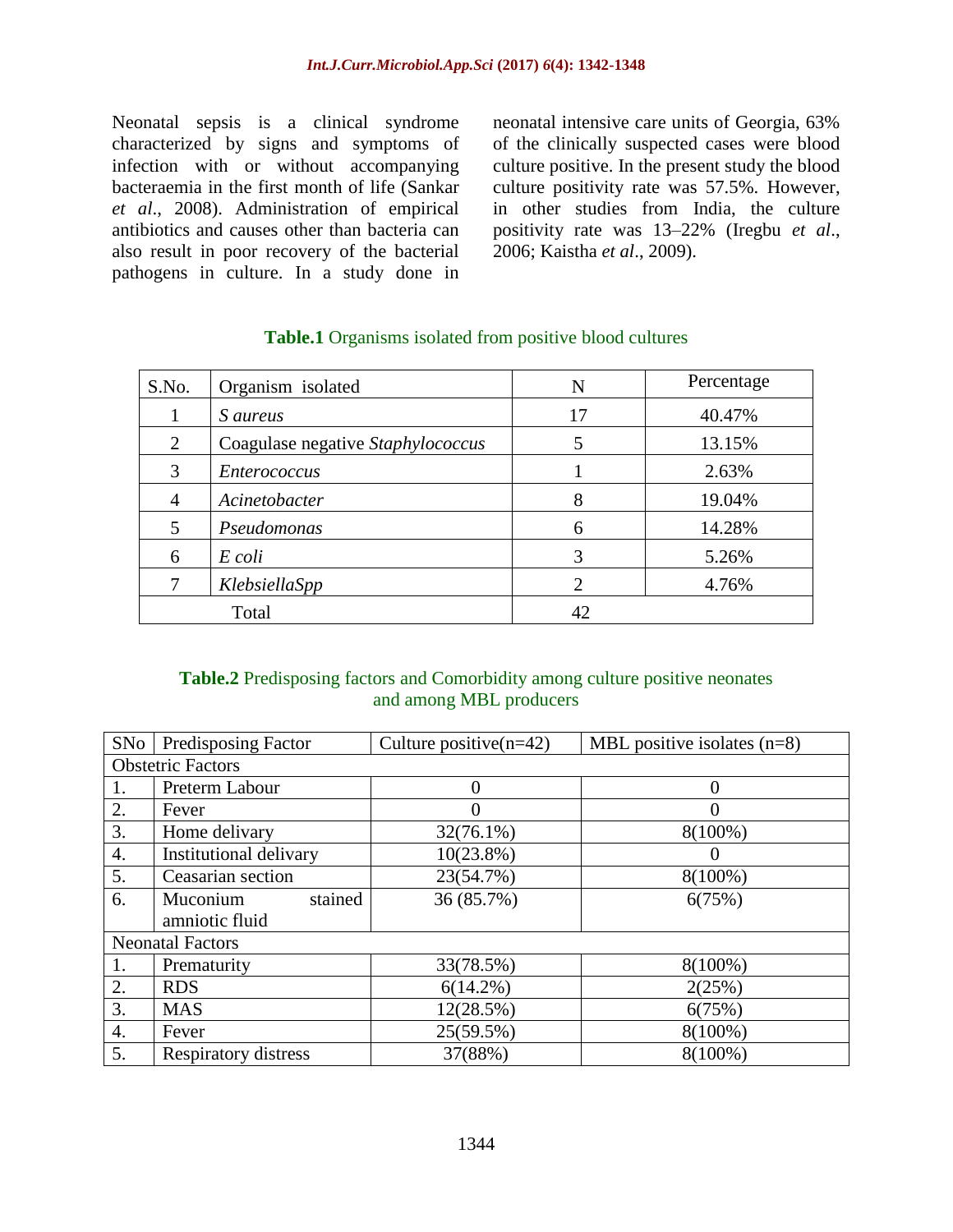|                |                      |                        | Ezy MIC E Strips test |                 | Calculation  |                                                |
|----------------|----------------------|------------------------|-----------------------|-----------------|--------------|------------------------------------------------|
| S.no           | Organism             | <b>MIC</b>             | MIC-IPM               | MIC-            | $MIC-IPM$    | Inference-                                     |
|                |                      | Imipenem               | $(\mu g/ml)$          | <b>IPM+EDTA</b> |              | <b>MBL</b>                                     |
|                |                      | $(\mu g/ml)$           |                       |                 | MIC-IPM+EDTA | <b>Production</b>                              |
|                |                      |                        |                       | $(\mu g/ml)$    |              |                                                |
| $\mathbf{1}$   | Pseudomonas<br>spp   | $\geq$ 32(R $\geq$ 8)  | 48                    | 4               | 12           | $+$                                            |
| $\overline{2}$ | Pseudomonas<br>spp   | $\geq$ 32(R $\geq$ 8)  | No zone               | $\overline{4}$  | $\infty$     | $+$                                            |
| 3              | E. coli              | $\geq 16(R\geq 4)$     | No zone               | $\overline{4}$  | $\infty$     | $+$                                            |
| $\overline{4}$ | Acinetobacter<br>spp | $\geq 64(R \geq 16)$   | 64                    | 3               | 21.33        | $+$                                            |
| 5              | Pseudomonas<br>spp   | $\geq 16(R\geq 8)$     | 32                    | $\overline{4}$  | 8            | $+$                                            |
| 6              | Acinetobacter<br>spp | $\geq$ 32(R $\geq$ 16) | 48                    | $\overline{2}$  | 24           | $+$                                            |
| $\overline{7}$ | Acinetobacter<br>spp | $\geq 16(R \geq 16)$   | No zone               | No zone         |              | Resistance<br>due to any<br>other<br>mechanism |
| 8              | Acinetobacter<br>spp | $\geq$ 32(R $\geq$ 16) | 48                    | $\overline{2}$  | 24           | $+$                                            |
| 9              | Acinetobacter<br>spp | $\geq$ 32(R $\geq$ 16) | No zone               | 3               | $\infty$     | $\ddot{}$                                      |

#### **Table.3** Details of MIC E strips of Carbapenem resistant strains

# **Figure.1** Imipenem-EDTA disk synergy (EDS) test



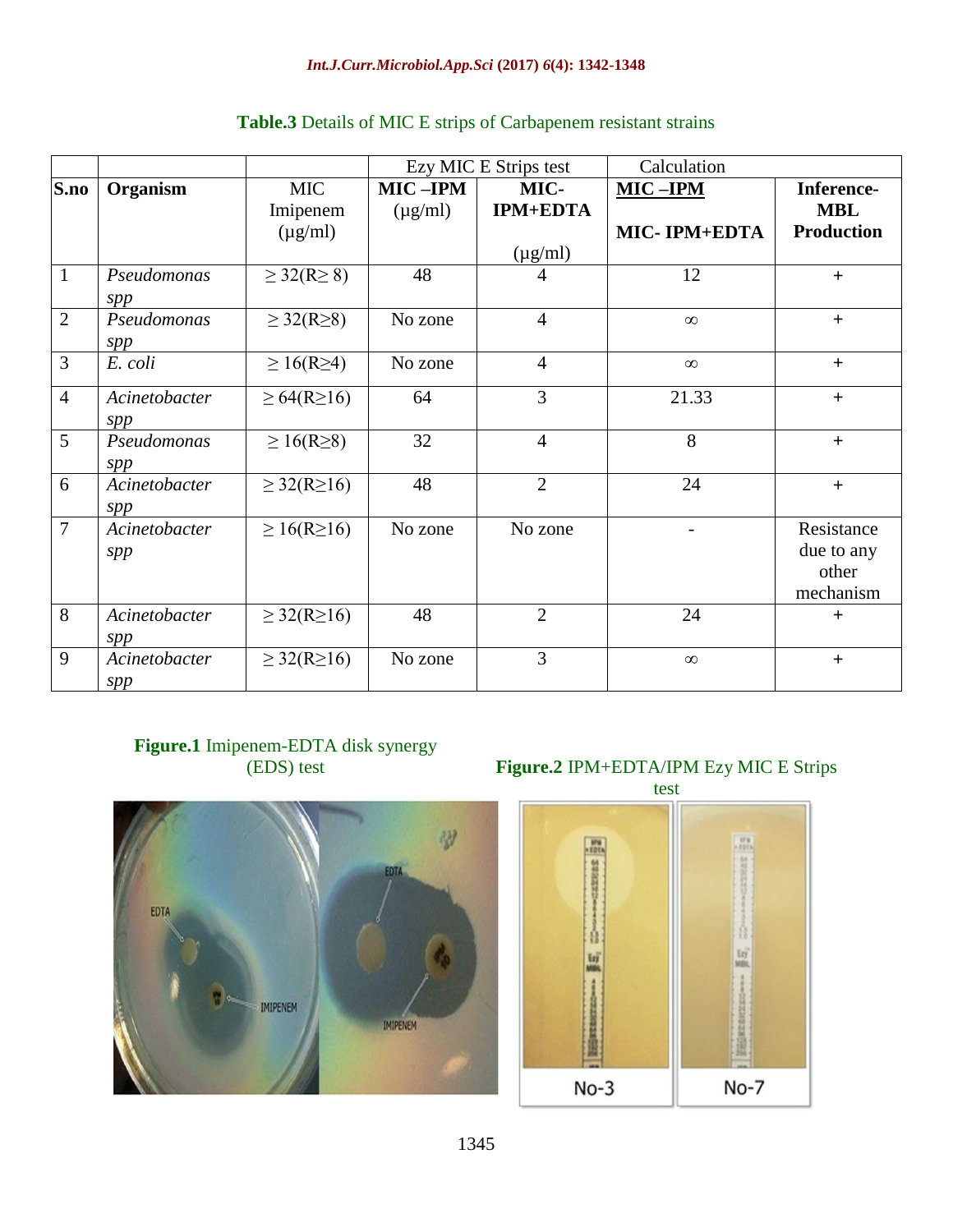A male predominance was present in our study. This was in agreement with several other studies (Ahmed *et al*., 2002; Joshi *et al*., 2000; Dutta *et al*., 2010).

Bacterial flora causing neonatal sepsis continues to change with time (Ho, 1992). Significant proportions (50%-37%) of EONS due to gram positive organisms were reported from recent studies (Baltimore *et al*., 2001). In accordance, 54.7% of isolates were gram positive species in the present study. The rate of *S. aureus* infection in the present study was 40.47%%. Reports with rate of infection varying from 3.7%- 7% have been found previously (Aurangzeb *et al*., 2003; Aurangzeb *et al*., 2001). However, Karthikeyan (18), in their analysis identified S aureus as a predominant pathogen (50% of EONS). A low rate of *Enterococci* infection of present study (2.63%) is similar to the observations of Dobson and Baker (1990).

Developing countries have identified *E. coli* (Kuruvilla *et al*., 1998) and *Klebsiella* as the most common causative organism. *E. coli* infection was present in 5.26% and that of *Klebsiella* infection was 4.76%. *Pseudomonas* was higher at 14.28%. Similar observations were reported by Joshi *et al.,* (2000) and Tallur *et al.,* (2000). In contrast, we identified *Acinetobacter* species as the predominant isolate (42.1%) among Gram negative isolates similar to that by Agarwal *et al*., (2014) who reported a rate of 41.6%.

Over the last decade there have been several articles summarizing the levels of MBLs in the bacterial community (Lee *et al*., 2003). We observed a high rate of prevalence of Carbapenem resistance (47%); a similar high rate was observed in a study from Tanzania (35%) [\(Mushi](http://www.hindawi.com/20595908/) *et al*., 2014). A slightly lower rate of 24.1% of Carbapenemase production was noted in another study [\(Mushi](http://www.hindawi.com/20595908/) *et al*., 2013).

We found that 88% of the gram negative bacteria that were resistant to carbapenems were attributable to the MBL production. Wattal *et al*., (2010) reported prevalence of resistance to carbapenems ranging 13 to 15% in *E. coli* and *Klebsiella* spp from ICUs and wards from a tertiary care hospital in Delhi. A similar high rate (68.4%) of MBL production was reported by Vinod *et al.,* (Wattal *et al*., 2010). MβL production has been reported as high as 70.8% from North India (43). We further confirmed our findings with the help of IPM+EDTA/IPM Ezy MIC E Strip (HiMedia, Mumbai) which showed similar results. The remaining imipenem resistant isolates may have other mechanisms of resistance such as reduced levels of drug accumulation or increased expression of pump efflux; this may be confirmed by genetic analysis.

In the present study; prematurity (78%), respiratory distress (88%) and obstetric factors (Home delivery, Meconium stained amniotic fluid) were present as risk factors (76-85%). Schuchat *et al.,* (2000) found an obstetric risk factor-preterm delivery, intrapartum fever, or membrane rupture  $\geq$ =18 hours in 49% of GBS. Tallur *et al.,* (2000) reported association of PROM > 24 hours in 14% and perinatal asphyxia in 22%. Association of meconium stained amniotic fluid with sepsis was identified by Kuruvilla *et al.,* (1998). Agarwal *et al.,* (1990) found EONS more frequently in neonates with perinatal asphyxia.

In the past 3 to 4 years many new transferable types of MBLs have been studied and appear to have rapidly spread. Moreover, given that MBLs will hydrolyze virtually all classes of β-lactams and that we are several years away from the implementation of a therapeutic inhibitor; their continued spread would be a clinical catastrophe.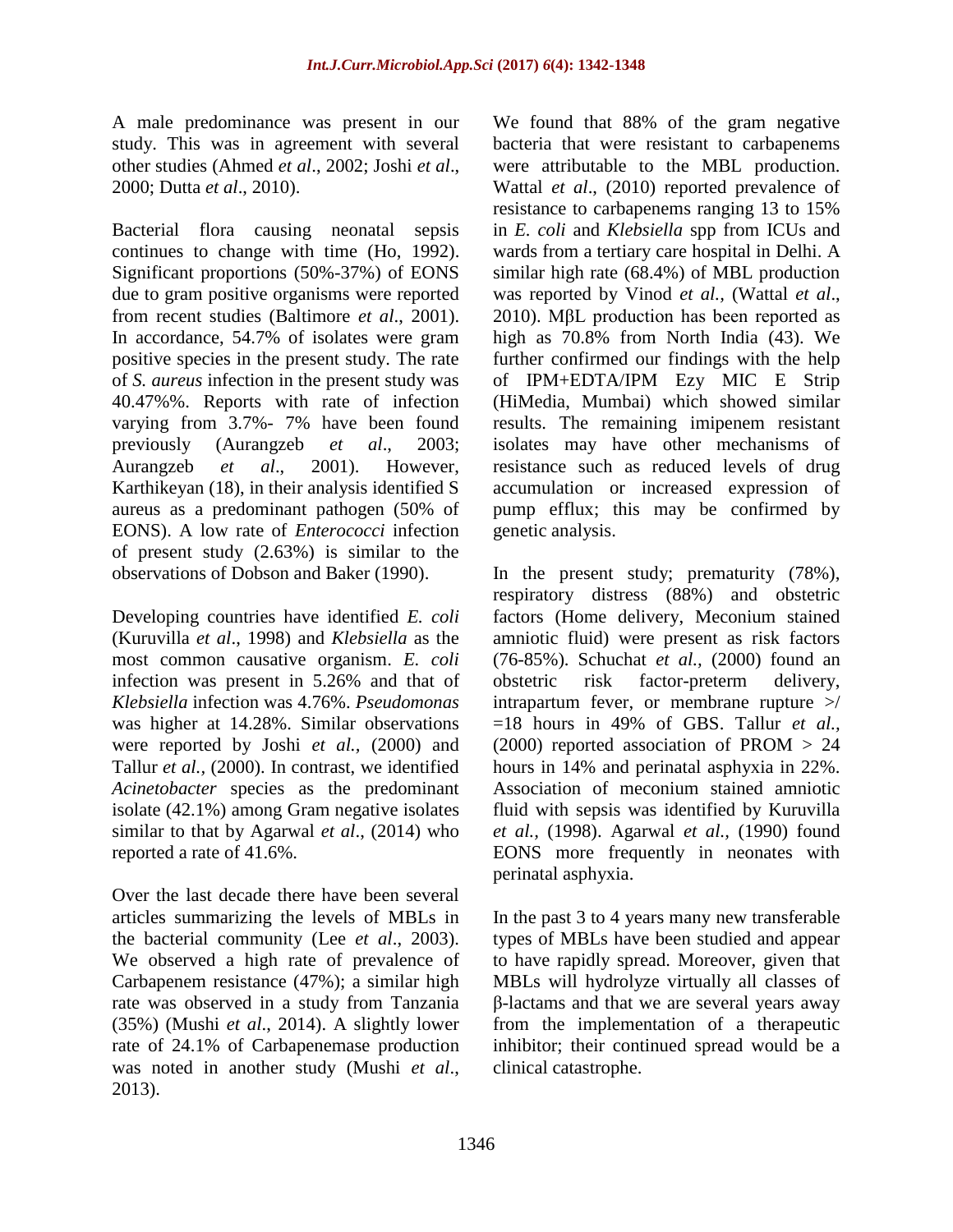#### **References**

- Agarwal, J., Kumar, M., Singh, M., Srivastava, R., Srivastava, S. 2014. Multidrug resistant Gram-negative bacilli from neonatal septicaemia at a tertiary care centre in North India: A phenotypic and genotypic study. *Indian J. Med. Microbiol.,* 32(1): 97-98.
- Agarwal, R., Savkara, N., Deorari, A. 2001. Sepsis in the newborn. *Ind. J. Pediatrics,* 68: 1143-47.
- Agrawal, M., Chaturvedi, P., Dev, S.K., Narang, P. 1990. Coagulase negative staphylococcal septicemia in newborns. *Indian Pediatr.,* 27: 163-169.
- Ahmed, N.U., Chowdhury, M.A., Hoque, M., Darmstadt, G.L. 2002. Clinical and bacteriological profile of neonatal septicemia in a tertiary level pediatric hospital in Bangladesh. *Indian Pediatr.,* 39: 1034-39.
- Aurangzeb, B., Hameed, A. 2003. Neonatal sepsis in hospital-born babies: bacterial isolates and antibiotic susceptibility patterns. *J. Coll. Physicians Surg. Pak.,*  13: 629-632.
- Baltimore, R.S., Huie, S.M., Meek, J.I., Schuchat, A., O'Brein, K.L. 2001. Early-onset neonatal sepsis in the era of group B Streptococcal prevention. *Pediatrics,* 108: 1094-98.
- Bauer, A..W, Kirby, W.M., Sherris, J.C., Turek, M. 1966. Antibiotic susceptibility testing by a standardized single disk method. *Am. J. Clin. Path.,*  45: 493-96.
- Clinical and Laboratory Standards Institute. 2012. Performance standards for Antimicrobial Disk susceptibilityTests; Approved Standard-Eleventh Edition. 32(1): M02-A11.
- Dobson, S.R.M., Baker, C.J. 1990. Enterococcal sepsis in neonates: features by age at onset and occurrence

of focal infection. *Pediatrics,* 85: 165- 71.

- Dutta, S., Reddy, R., Sheikh, S., Kalra, J., Ray, P., Narang, A. 2010. Intrapartum antibiotics and risk factors for early onset sepsis. *Arch. Dis. Child Fetal. Neonatal Ed.,* 95: 99-103.
- Funke, G., Monnet, D., Debernardis, C., Graevenitz, A.V., Freney, J. 1998. Evaluation of the VITEK 2 System for Rapid Identification of Medically Relevant Gram-Negative Rods. *J. Clin. Microbiol.,* 36(7): 1948–52.
- Ho, L.Y. 1992. Sepsis in young infants. Rational approach to early diagnosis and treatment. *Singapore Med. J.,* 33: 119-122.
- Iregbu, K.C., Elegba, O.Y., Babaniyi, I.B. 2006. Bacteriological profile of neonatal septicemia in a tertiary hospital in Nigeria. *Afr. Health Sci.,* 6: 151–4.
- Joshi, S.G., Ghole, V.S., Niphadkar, K.B. 2000. Neonatal gram-negative bacteremia. *Indian J. Pediatr.,* 67: 27- 32.
- Kaistha, N., Mehta, M., Singla, N., Garg, R., Chander, J. 2009. Neonatal septicemia isolates and resistance patterns in a tertiary care hospital of North India. *J. Infect. Dev. Ctries.,* 4: 55–7.
- Karthikeyan, G., Premkumar, K. 2001. Neonatal sepsis: *Staphylococcus aureus* as the predominant pathogen. *Indian J. Pediatr.,* 68: 715-17.
- Kumar, C.S.V., *et al*. 2013. Carbapenemases mediated resistance among the isolates of neonatal septicemia. *J. Pub. Health Med. Res.,* 1(1): 24-27.
- Kuruvilla, K.A., Pillai, S., Jesudason, M., Jana, A.K. 1998. Bacterial profile of sepsis in a neonatal unit in south India. *Indian Pediatr.,* 35: 851–8.
- Lee, K., Lee, W.G., Uh, Y., Ha, G.Y., Cho, J., Chong, Y. 2003. Korean Nationwide Surveillance of Antimicrobial Resistance Group. VIM- and IMP-type